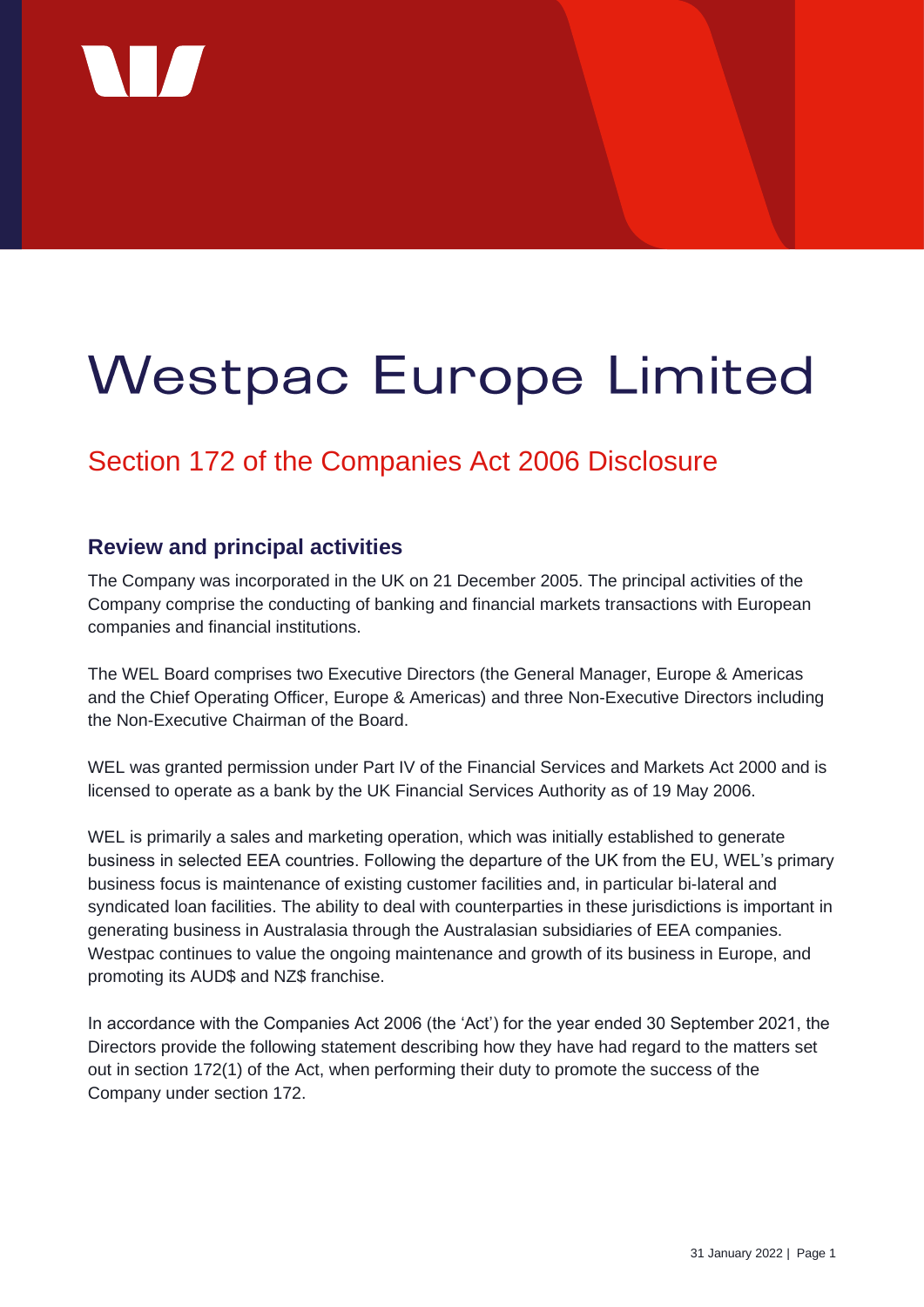

#### **Statement of Engagement with Employees and Other Stakeholders**

In accordance with the Large and Medium-sized Companies and Groups (accounts and Reports) Regulations 2008, the following statement also provides details on how the Directors have engaged with and had regard to, the interest of key stakeholders and employees.

#### **Employees**

WEL does not have any direct employees but staff are seconded from Westpac Banking Corporation London Branch where required together with utilising the skilled employees in other parts of Westpac to maintain its operations and risk management.

All such employees are expected to observe Westpac Banking Corporation policies and procedures including appropriate conduct rules.

#### **Customers**

The Company has continued to focus on maintaining relationships with our existing customers. The directors recognise the importance of treating customers fairly. This has been evident during the COVID-19 pandemic where discussions have centred on impacts to customers and endeavouring to provide support where appropriate.

#### **Shareholders**

The Company is a wholly owned subsidiary of Westpac Banking Corporation, forming part of Westpac's Institutional Division. As a wholly owned subsidiary, the directors ensure that the strategy, priorities, processes and practices of the Company are aligned to those of Westpac Banking Corporation, ensuring that the interests of Westpac Banking Corporation as the Company's sole shareholder are duly acknowledged. The Board is committed to openly engaging with our shareholder to ensure clear understanding of strategy and objectives.

#### **Communities and the Environment**

WEL has undertaken analysis of the impact of the risks of climate change on its business which will be regularly updated going forward. The directors are mindful of the community in which WEL is based, being the City of London. The board of WEL understand that through our activities we may impact on human rights, whether in our role as a financial service provider, lender, purchaser of goods and services, or supporter of communities. We recognise we have both a responsibility to respect human rights, and find opportunities to positively impact human rights across the value chain.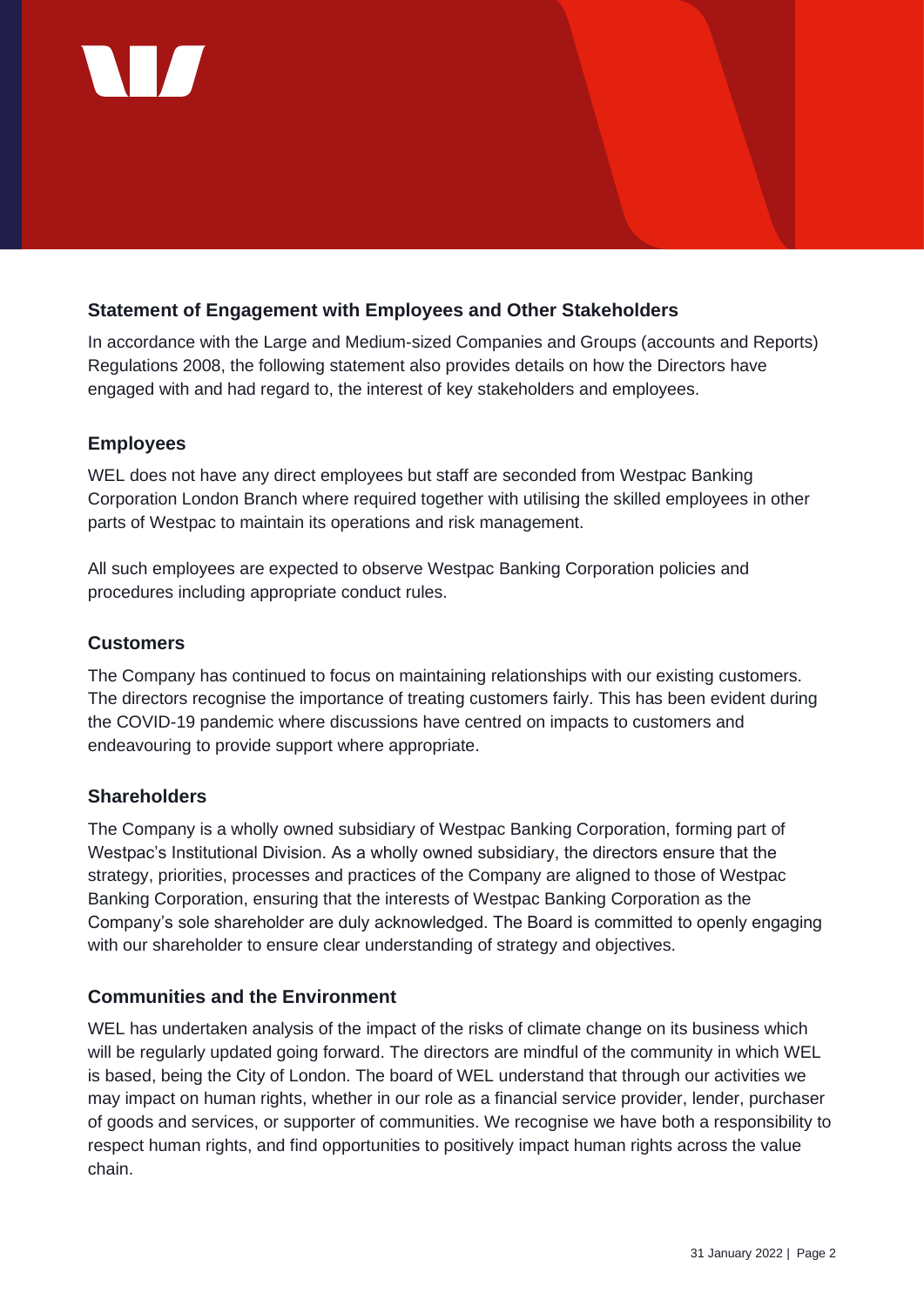

#### **Regulators**

The Company provides periodic updates on its current status to the PRA and FCA, including disclosures on its loan profile and capital position. During 2021 the Company's Executive Directors had meetings with relevant regulators endeavouring to provide, proactive engagement across key regulation changes and areas of regulatory focus.

#### **How stakeholder interest has influenced decision making**

The directors acknowledge that one of the primary responsibilities of the Board is to ensure the strategy of the Company, as aligned to that of Westpac Banking Corporation, is to effectively manage its customer base to generate sustainable returns, central to which is ensuring engagement with stakeholders, and considering in all instances the long-term implications of decisions made, acting at all times to maintain the highest standards of conduct. Board meetings have included discussion on subjects such as the implications of Brexit, Interbank-offered rates (IBOR) reform and the impacts of climate change.

### **Business performance and position**

The Company's net profit for the year ended 30 September 2021 was US\$265,000 (2020: US\$915,000). The decrease was primarily driven by lower interest rates on US Treasury Notes where WEL's excess capital is invested. The Company has total assets of US\$328 million (2020: US\$440 million). Underlying loan exposures decreased by 32% during the year to US\$224 million reflecting a reduction in loans to Infrastructure and Utilities clients. WEL currently has US\$65 million of Tier 1 capital which the Board considers more than sufficient to cover the risk profile of the firm.

#### **Future outlook**

The Company has ceased to transact new business in the EU countries which does not give passporting rights under the trade and co-operation agreement (TCA). However, under various local licensing regimes in certain EEA countries, the Company is permitted to service loan and derivative commitments entered into prior 31 December 2020, (that is existing loans and derivative commitments) post 1 January 2021. Over time, WEL may seek approval to transfer a number, but not all, of its loans to a new WBC group subsidiary, Westpac Europe Gmbh. In addition the board may also consider transferring a number of loans to the parent, Westpac Banking Corporation. There remains uncertainty as to the longer-term implications of Brexit on WEL going forward but the Board is continuing to monitor developments and the implications for its business, and continues to service existing client relationships where permitted under local licensing rules.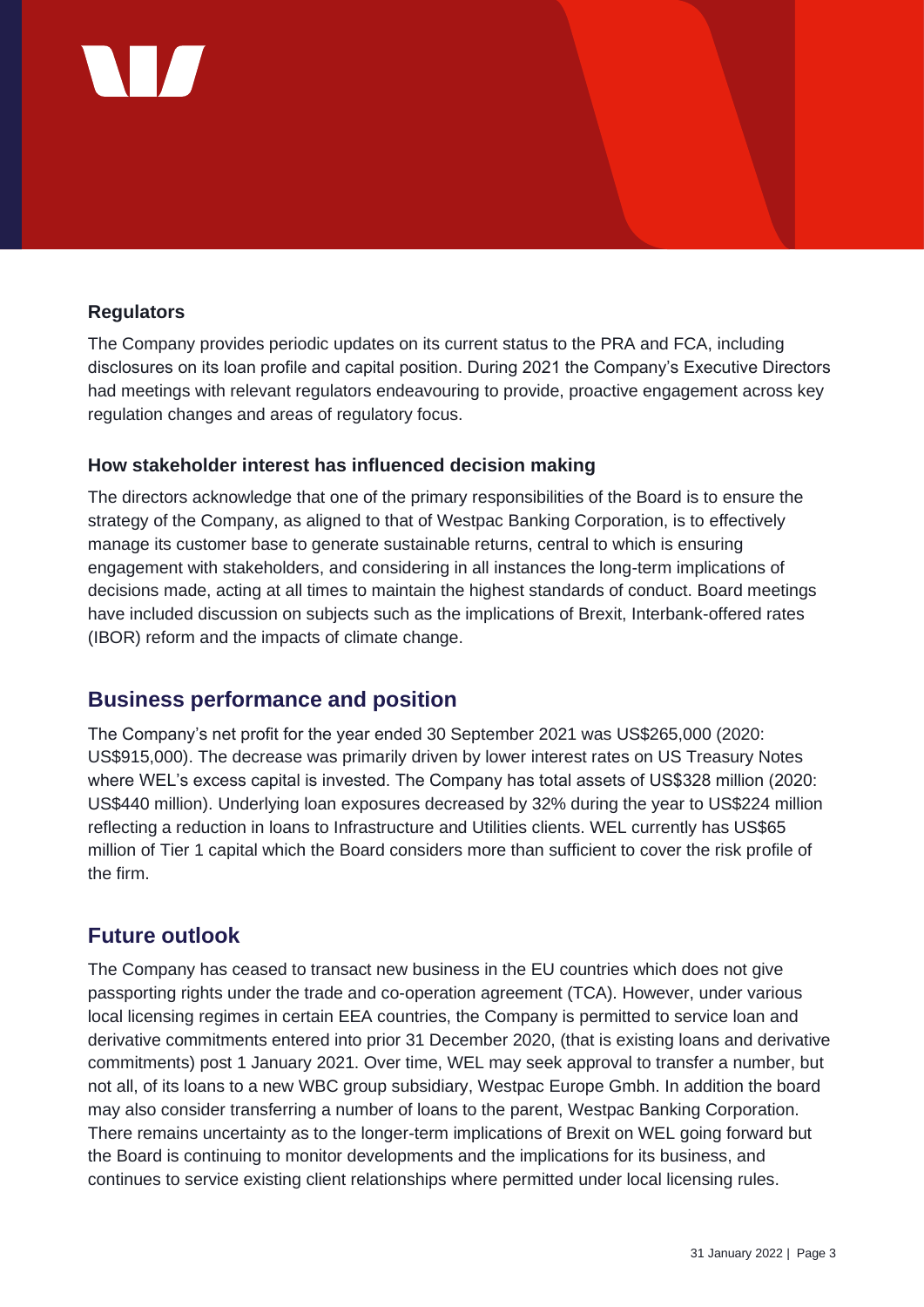

#### **Interbank-offered rates (IBOR) reform**

In July 2017, the Financial Conduct Authority, which regulates the London Interbank Offered Rate ("LIBOR"), announced that it would not require panel banks to continue to submit rates for the calculation of the LIBOR benchmark after 2021. On 5 March 2021, the FCA announced the dates that panel bank submissions for all LIBOR settings will cease, after which representative LIBOR rates will no longer be available.

WEL has ceased offering new products referencing GBP, USD, EUR, CHF & JPY LIBOR and all existing loans which referenced IBOR have been transitioned to an Alternative Reference Rate ("ARR").

#### **Principal risks & uncertainties**

WEL's tolerance level for risk is very low due to the business model and strategy of not taking any risk on transactions coupled with a desire to maintain its public AA- rating (Standard and Poor's). The Board has limited appetite for taking on market risk. As a result, all material positions are backed out to Westpac Banking Corporation through its London Branch.

The material credit risk that is retained within WEL is in relation to the cash collateral received from Westpac, and on WEL's capital, which are invested in fixed income debt securities. To manage the credit risk, WEL has adopted Westpac's Investment Management Policy. As at 30 September 2021, WEL invested US\$237 million in fixed income debt securities with central governments and highly rated financial institutions. By adopting Westpac's Investment Management Policy, WEL's investment decisions are made by considering the results of periodic investment reviews performed by Westpac. The Directors have oversight of WEL's investments monthly and continue to endorse Westpac's Investment Management Policy.

Liquidity risk is a material risk to WEL. This risk is mitigated by the holding of high-quality liquid assets (HQLA) of face value US\$200 million US Treasuries (2020: US\$203 million) and EUR10 million (US\$11.6 million) German government bonds (2020: EUR5 million) as at 30 September 2021. It enables WEL to pass its liquidity adequacy assessment process without taking any other management actions.

The Board will continue to review WEL's collateral structure and capital requirements to ensure there is enough cash collateral and capital buffers to manage the above risks under different business and market scenarios.